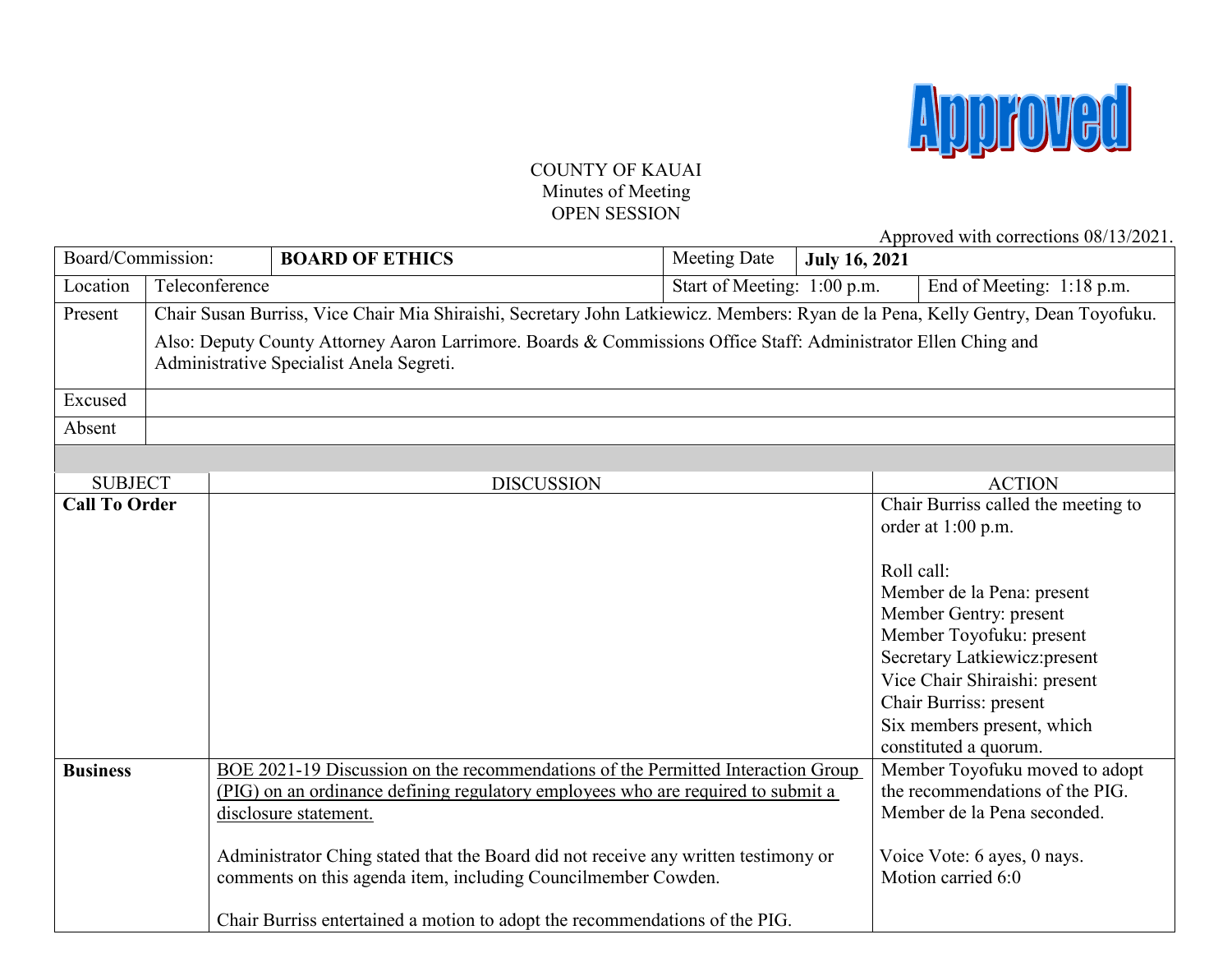## Board of Ethics Page 2 Open Session July 16, 2021

| <b>SUBJECT</b> | <b>DISCUSSION</b>                                                                                                                                                                                                                                                                                                                                                                      | <b>ACTION</b>                                                                                             |
|----------------|----------------------------------------------------------------------------------------------------------------------------------------------------------------------------------------------------------------------------------------------------------------------------------------------------------------------------------------------------------------------------------------|-----------------------------------------------------------------------------------------------------------|
|                | Deputy County Attorney Larrimore recommended that the Board work with the<br>Administrator or directly with the Mayor's office to present the recommendation and ask<br>for their recommendations on the next steps. The draft of the ordinance would need to go<br>before Council and passed for it to be a part of the County Code. So it will need to be<br>transmitted to Council. |                                                                                                           |
|                | Ms. Ching stated that she has spoken to Council Services regarding the protocol. Board<br>will transmit to the Chair and the Chair will decide how they will move it forward to be<br>placed on the Council agenda. She explained that anything transmitted to Council goes<br>to the Mayor's office first and then they transmit it to Council.                                       |                                                                                                           |
|                | Ms. Ching clarified with Mr. Larrimore whether a motion needs to be made to transmit to<br>Council. Mr. Larrimore stated that it would be understood and not required.                                                                                                                                                                                                                 |                                                                                                           |
|                | BOE 2021-20 Election of two members to represent the Board of Ethics regarding the<br>proposed ordinance defining regulatory employees required to submit a disclosure<br>statement and other related matters.                                                                                                                                                                         |                                                                                                           |
|                | Chair Burriss clarified that the persons elected would represent the Board if and when the<br>draft ordinance gets on the Council agenda.                                                                                                                                                                                                                                              |                                                                                                           |
|                | Ms. Ching confirmed that yes, they would appear before Council and recommended that<br>the former Vice Chair, Mia Shiraishi, and former Chair, Dean Toyofuku, be elected as                                                                                                                                                                                                            |                                                                                                           |
|                | they attended the first State Ethics Conference, and they agreed. She also suggested that<br>if any other member would like to volunteer to please do so.                                                                                                                                                                                                                              | Member de la Pena moved to elect<br>Vice Chair Shiraishi and Member<br>Toyofuku to represent the Board of |
|                | Chair Burriss entertained a motion to elect Mia Shiraishi and Dean Toyofuku.                                                                                                                                                                                                                                                                                                           | Ethics regarding proposed ordinance<br>defining regulatory employees                                      |
|                | Ms. Ching congratulated the Board on their progress over the past two years to<br>strengthen the Ethics Code and to inform employees regarding the Ethics Code, including<br>attendance at the first Ehtics Conference and bringing back information and ideas.                                                                                                                        | required to submit a disclosure<br>statement. Secretary Latkiewicz<br>seconded.                           |
|                | Vice Chair Shiraishi thanked the PIG members. Ms. Ching thanked Mr. Larrimore for<br>putting together the ordinance.                                                                                                                                                                                                                                                                   | Voice Vote: 6 ayes, 0 nays.<br>Motion carried 6:0                                                         |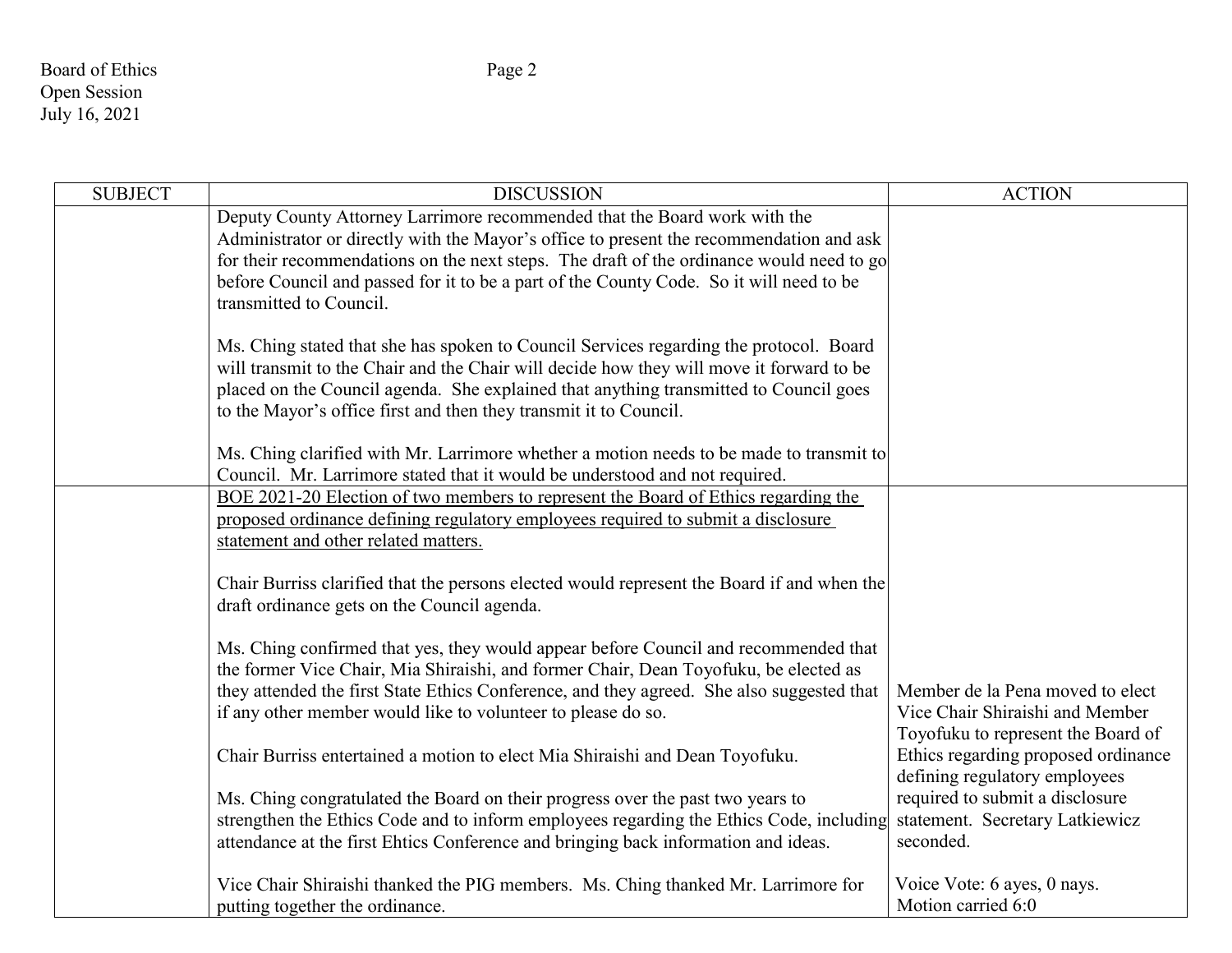## Board of Ethics Page 3 Open Session July 16, 2021

| <b>SUBJECT</b>                                | <b>DISCUSSION</b>                                                                                                                                                                                                                                                                                                                                                                                                                                                                                                                                                                      | <b>ACTION</b>                                                                                                                                         |
|-----------------------------------------------|----------------------------------------------------------------------------------------------------------------------------------------------------------------------------------------------------------------------------------------------------------------------------------------------------------------------------------------------------------------------------------------------------------------------------------------------------------------------------------------------------------------------------------------------------------------------------------------|-------------------------------------------------------------------------------------------------------------------------------------------------------|
| <b>Approval of</b>                            | Open Session Minutes of June 18, 2021                                                                                                                                                                                                                                                                                                                                                                                                                                                                                                                                                  |                                                                                                                                                       |
| <b>Minutes</b>                                | Chair Burriss brought attention to typos on page one.                                                                                                                                                                                                                                                                                                                                                                                                                                                                                                                                  | Hearing no objections Chair Burriss<br>accepted the minutes as presented.                                                                             |
| <b>Public Testimony</b>                       | None                                                                                                                                                                                                                                                                                                                                                                                                                                                                                                                                                                                   |                                                                                                                                                       |
| Communication                                 | None                                                                                                                                                                                                                                                                                                                                                                                                                                                                                                                                                                                   |                                                                                                                                                       |
| <b>Request for</b><br><b>Advisory Opinion</b> | None                                                                                                                                                                                                                                                                                                                                                                                                                                                                                                                                                                                   |                                                                                                                                                       |
| <b>Disclosures</b>                            | Employees:<br>1. Boyd Gayagas, Deputy County Engineer<br>2. Hugo Cabrera, Deputy County Attorney<br>Volunteers:<br>3. Catherine Adams, Police Commission<br>4. Tess Shimabukuro, Liquor Control Commission<br>5. V. Pamai Cano, Civil Service Commission<br>Chair Burriss entertained a motion to approve #1 thru #5.                                                                                                                                                                                                                                                                  | Secretary Latkiewicz moved to<br>approve disclosures $#1$ thru $#5$ .<br>Member Gentry seconded.<br>Voice Vote: 6 ayes, 0 nays.<br>Motion carried 6:0 |
| <b>Executive Session</b>                      | ES-010 Pursuant to Hawai'i Revised Statutes $\S 92-4$ , $\S 92-5(a)(4)$ , $\S 92-9(a)(1-4)$ and (b),<br>the purpose of this Executive Session is for the Board to approve or amend the Executive<br>Session Minutes of June 18, 2021, and to consult with its attorney on issues pertaining to<br>the Board's powers, duties, privileges, immunities, and /or liabilities as they may relate<br>to this item.<br>Chair Burriss asked if the Board needed to go into executive session to approve the<br>minutes of the June meeting which was solely to approve the minutes of the May |                                                                                                                                                       |